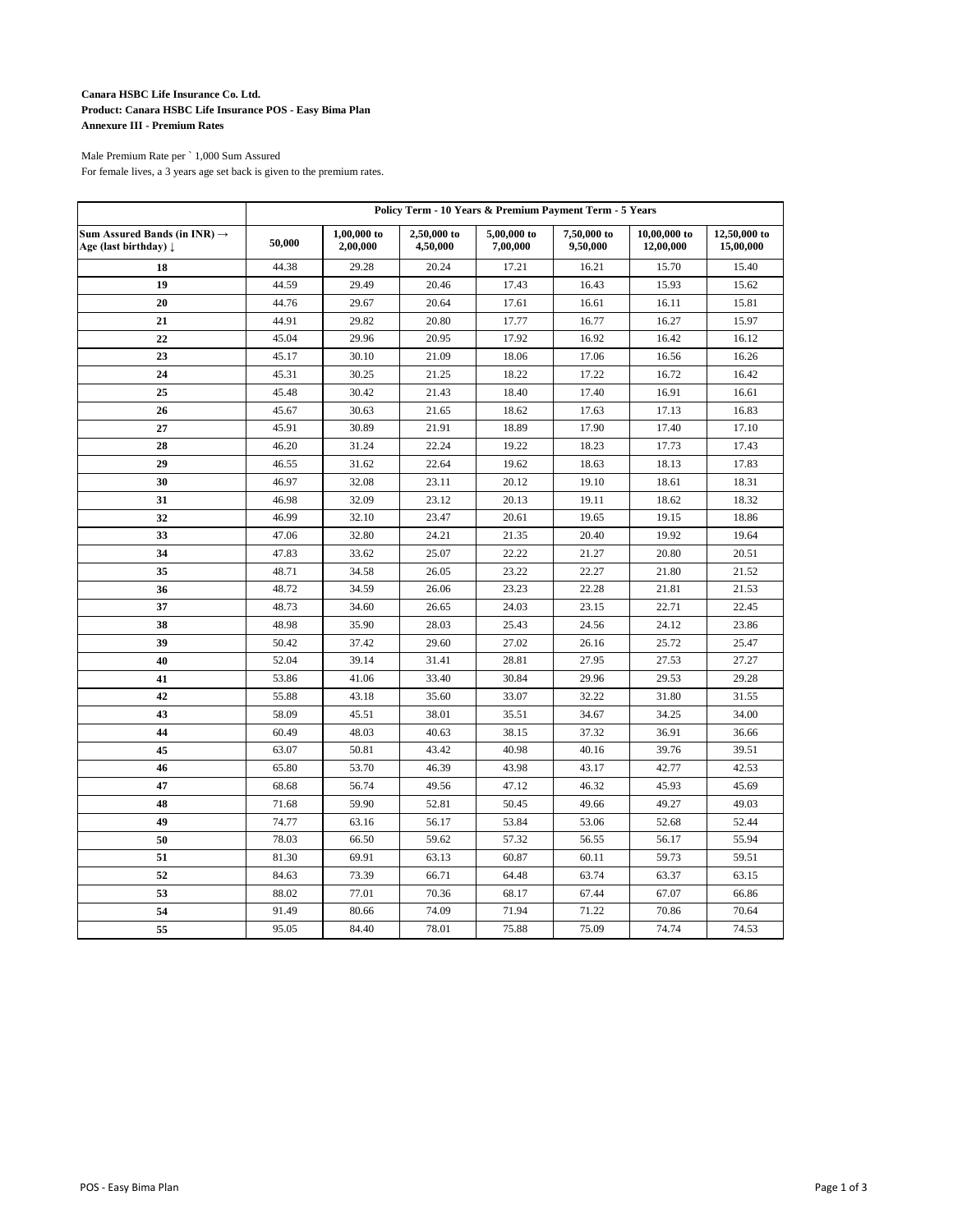# **Canara HSBC Life Insurance Co. Ltd. Product: Canara HSBC Life Insurance POS - Easy Bima Plan Annexure III - Premium Rates**

## Male Premium Rate per ` 1,000 Sum Assured For female lives, a 3 years age set back is given to the premium rates.

|                                                                   | Policy Term - 15 Years & Premium Payment Term - 10 Years |                           |                         |                         |                         |                           |                           |
|-------------------------------------------------------------------|----------------------------------------------------------|---------------------------|-------------------------|-------------------------|-------------------------|---------------------------|---------------------------|
| Sum Assured Bands (in INR) $\rightarrow$<br>Age (last birthday) ↓ | 50,000                                                   | $1,00,000$ to<br>2,00,000 | 2,50,000 to<br>4,50,000 | 5,00,000 to<br>7,00,000 | 7,50,000 to<br>9,50,000 | 10,00,000 to<br>12,00,000 | 12,50,000 to<br>15,00,000 |
| 18                                                                | 21.52                                                    | 14.24                     | 9.88                    | 8.42                    | 7.94                    | 7.70                      | 7.55                      |
| 19                                                                | 21.63                                                    | 14.36                     | 9.99                    | 8.54                    | 8.05                    | 7.81                      | 7.67                      |
| 20                                                                | 21.73                                                    | 14.46                     | 10.10                   | 8.65                    | 8.16                    | 7.92                      | 7.77                      |
| 21                                                                | 21.82                                                    | 14.56                     | 10.20                   | 8.75                    | 8.26                    | 8.02                      | 7.88                      |
| 22                                                                | 21.92                                                    | 14.66                     | 10.30                   | 8.85                    | 8.37                    | 8.13                      | 7.98                      |
| 23                                                                | 22.02                                                    | 14.77                     | 10.42                   | 8.97                    | 8.48                    | 8.24                      | 8.10                      |
| 24                                                                | 22.14                                                    | 14.89                     | 10.54                   | 9.10                    | 8.61                    | 8.37                      | 8.23                      |
| 25                                                                | 22.27                                                    | 15.03                     | 10.69                   | 9.25                    | 8.76                    | 8.52                      | 8.38                      |
| 26                                                                | 22.43                                                    | 15.20                     | 10.86                   | 9.42                    | 8.94                    | 8.70                      | 8.56                      |
| 27                                                                | 22.61                                                    | 15.40                     | 11.07                   | 9.63                    | 9.15                    | 8.91                      | 8.77                      |
| 28                                                                | 22.83                                                    | 15.63                     | 11.32                   | 9.88                    | 9.40                    | 9.16                      | 9.01                      |
| 29                                                                | 23.10                                                    | 15.91                     | 11.61                   | 10.17                   | 9.69                    | 9.45                      | 9.31                      |
| 30                                                                | 23.40                                                    | 16.24                     | 11.94                   | 10.51                   | 10.03                   | 9.79                      | 9.65                      |
| 31                                                                | 24.49                                                    | 17.13                     | 12.72                   | 11.24                   | 10.75                   | 10.51                     | 10.36                     |
| 32                                                                | 24.92                                                    | 17.59                     | 13.19                   | 11.72                   | 11.23                   | 10.98                     | 10.84                     |
| 33                                                                | 25.41                                                    | 18.12                     | 13.73                   | 12.27                   | 11.78                   | 11.54                     | 11.39                     |
| 34                                                                | 25.98                                                    | 18.72                     | 14.35                   | 12.90                   | 12.41                   | 12.17                     | 12.03                     |
| 35                                                                | 26.62                                                    | 19.40                     | 15.06                   | 13.61                   | 13.13                   | 12.89                     | 12.74                     |
| 36                                                                | 28.22                                                    | 20.80                     | 16.35                   | 14.87                   | 14.37                   | 14.13                     | 13.98                     |
| 37                                                                | 29.05                                                    | 21.69                     | 17.26                   | 15.79                   | 15.30                   | 15.06                     | 14.91                     |
| 38                                                                | 29.98                                                    | 22.67                     | 18.28                   | 16.82                   | 16.33                   | 16.09                     | 15.94                     |
| 39                                                                | 31.00                                                    | 23.75                     | 19.40                   | 17.95                   | 17.46                   | 17.22                     | 17.07                     |
| 40                                                                | 32.11                                                    | 24.92                     | 20.62                   | 19.18                   | 18.70                   | 18.46                     | 18.32                     |
| 41                                                                | 33.33                                                    | 26.20                     | 21.94                   | 20.52                   | 20.04                   | 19.81                     | 19.66                     |
| 42                                                                | 34.63                                                    | 27.57                     | 23.36                   | 21.95                   | 21.48                   | 21.25                     | 21.11                     |
| 43                                                                | 36.04                                                    | 29.07                     | 24.88                   | 23.49                   | 23.02                   | 22.79                     | 22.65                     |
| 44                                                                | 37.54                                                    | 30.64                     | 26.50                   | 25.12                   | 24.66                   | 24.43                     | 24.29                     |
| 45                                                                | 39.13                                                    | 32.32                     | 28.22                   | 26.85                   | 26.39                   | 26.17                     | 26.03                     |
| 46                                                                | 40.81                                                    | 34.08                     | 30.03                   | 28.69                   | 28.24                   | 28.01                     | 27.88                     |
| 47                                                                | 42.57                                                    | 35.93                     | 31.93                   | 30.60                   | 30.16                   | 29.94                     | 29.80                     |
| 48                                                                | 44.44                                                    | 37.86                     | 33.92                   | 32.60                   | 32.16                   | 31.94                     | 31.81                     |
| 49                                                                | 46.36                                                    | 39.86                     | 35.97                   | 34.68                   | 34.24                   | 34.03                     | 33.90                     |
| 50                                                                | 48.35                                                    | 41.93                     | 38.10                   | 36.82                   | 36.40                   | 36.18                     | 36.06                     |
| 51                                                                | n/a                                                      | n/a                       | n/a                     | n/a                     | n/a                     | n/a                       | n/a                       |
| 52                                                                | n/a                                                      | n/a                       | n/a                     | n/a                     | n/a                     | n/a                       | n/a                       |
| 53                                                                | n/a                                                      | n/a                       | n/a                     | n/a                     | n/a                     | n/a                       | n/a                       |
| 54                                                                | n/a                                                      | n/a                       | n/a                     | n/a                     | n/a                     | n/a                       | n/a                       |
| 55                                                                | n/a                                                      | n/a                       | n/a                     | n/a                     | n/a                     | n/a                       | n/a                       |